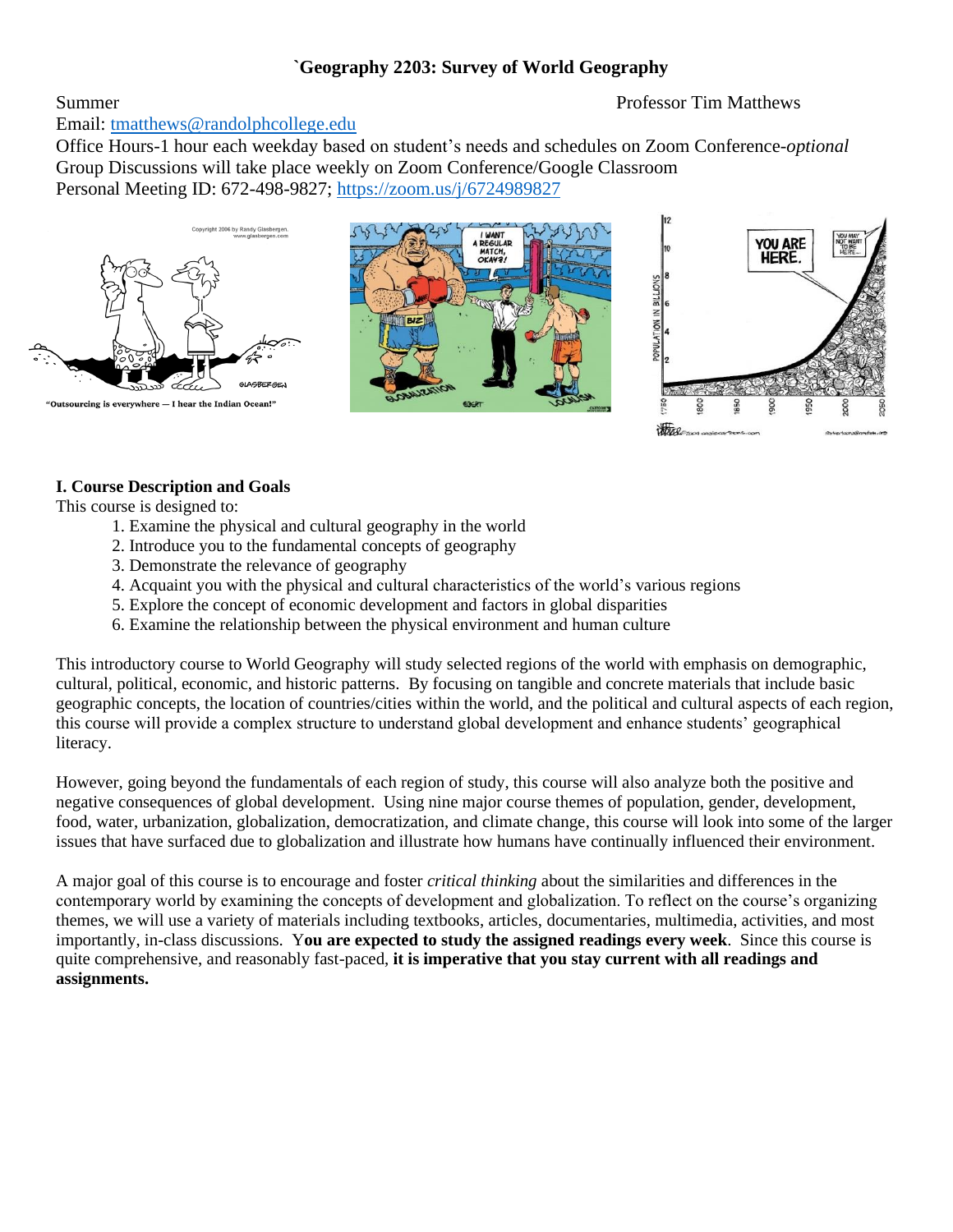# **II. Required Readings and Course Materials**

Lydia Mihelic Pulsipher and Alex Pulispher. *World Regional Geography: Global Patterns, Local Lives, 6th ed. W.H. Freeman and Company. 2013.* 

Tim Marshall. *Prisoners of Geography: Ten Maps that Explain Everything About the World. Scribner, 2016.* 

*\*\*\*You are also responsible for reading supplementary articles assigned in class. They will be printed, posted, and/or emailed to you throughout the year.\*\*\**

#### **III. Computer Requirements**

Access

- Access to a computer with internet is required for this course. If you do not have access to a computer, many public libraries have computers with internet access you can use for free.
- You will need an up-to-date browser, operating system and some additional software on your computer to take this class. I use Google Classroom, Moodle, Zoom Conference, and documents in documents in PDF form. If you do not have Adobe Acrobat Reader software on your computer, please download it by going to [http://get.adobe.com/reader/.](http://get.adobe.com/reader/)

#### **IV. Course Communication**

Announcements

- Announcements will be posted on our Google Classroom page and Moodle page on a regular basis. I will use both platforms to communicate with you. However, typically I will only use Moodle only as a grade book.
- I will post my lectures, notes, and other classwork on Google Classroom.
- I know that it may be difficult using two different platforms for an online course, so a general rule is to always check **Google Classroom** and only use **Moodle when prompted.**

#### **V. Turning in Assignments**

- All assignments are due on **Sunday at 11:59 PM** of the week they are assigned. Any assignment turned in after 11:59 PM on Sunday will receive a zero. Students are encouraged to stay current on all assignments, to work throughout the week.
- **Please be advised that assignments will vary in length, difficulty, and the time required to complete them successfully. DO NOT wait until Sunday to start working on the current week's work!**
- Group Discussions are designed to answer any questions that you all may have as you look over the content, so please don't wait to get work done until the last minute! This course is unique in its structure, but is heavily dependent on your ability to work independently and responsibly.

**VI. Course Structure** Grades will be based on **1,000** points in the following categories:

**A. Class Assignments (300 points-30%)-**This will be the vast majority of assignments for this course which include labeling maps, vocabulary, reading questions, current event discussions, and completion of study guide for tests. See below for specific course outline.

**B. Group Discussions (100 points-10%)**-These will take place once a week on the topic listed on the course outline below. You are expected to participate in all of the discussion forums for this course and each discussion will be given a grade based on your active/verbal participation and your written response. For each discussion, I will create a Google Document and invite all to contribute. On this document, I will ask that you respond to the written prompt and that you comment on at least two other classmates' discussions. In addition to this writing portion, I expect you to attend the Zoom Conference discussion to engage with other students and the professor. Both of these components will comprise your weekly Group Discussion grade.

**C**. **Tests**-**(450 points-45%)-**Three tests will be given throughout this course based on the readings, lectures, current events, class discussions and online maps. The three tests will be on Chapters 1-6, Chapter 7-9, and a final comprehensive exam that covers Chapters 1-11. All tests are open notes and will be completed using Google Forms.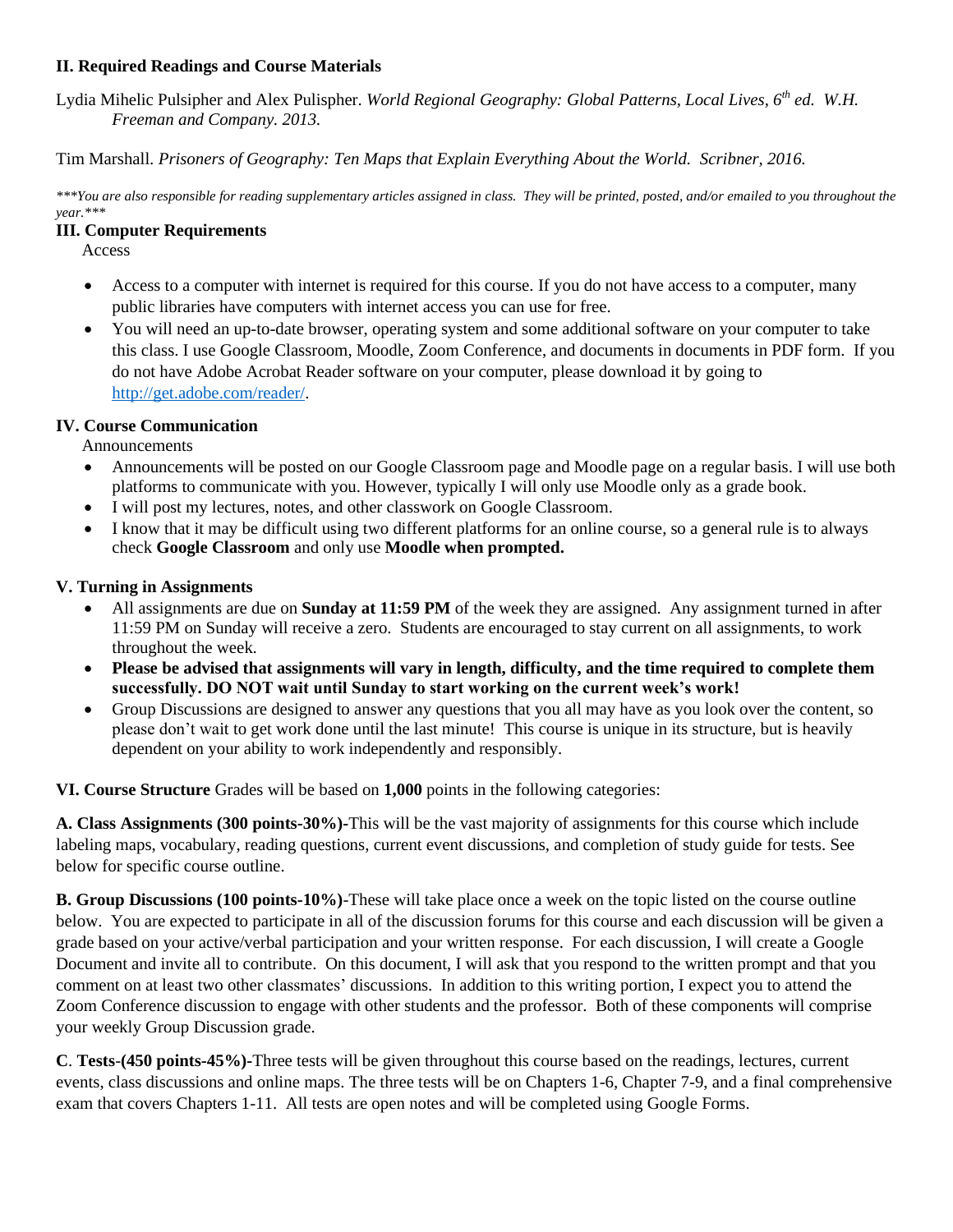**D. Course Project-(150 points-15%)-** Throughout the course, we will focuses on nine major themes including global development including population, gender, food, development, urbanization, globalization, democratization, climate change, and water. These topics provide a framework to compare and contrast regions throughout the world in how they have encountered and addressed challenges brought up by a more globally connected world. Your course project will involve a more detailed study of how **one** of these core issues have surfaced and influenced a particular region's development. This will be an individual project that will be turned in at the end of the fourth week of this class. For this project, I ask that you complete two things detailed below.

**Part I-PPT on your topic (50pts)** I want you to create a PPT presentation on an academic, peer-reviewed article relating to your theme and region. In your PPT, provide context for the article, the author's main argument, line of reasoning, evidence, and overall conclusion that they make. In addition, include your analysis and opinion on the article and explain how this applies to this course. Please feel free to include pictures, maps, and charts to help the audience understand. Also, make sure to find recent articles that help to contextualize at least one of your themes for your region. For example, if a student's topic was "Food in Russia," here is an appropriate article.

Venkuvienea, Vitalija and Masteikieneb, Ruta. "*The Impact of Russian Federation Economic Embargo on the Central and Eastern European Countries Business Environments." Procedia Economic and Finance Vol 26 (2017) 1095-1101. Accessed August 1, 2017. [https://doi.org/10.1016/S2212-](https://doi.org/10.1016/S2212-5671(15)00935-1) [5671\(15\)00935-1](https://doi.org/10.1016/S2212-5671(15)00935-1)*

**Part II-written analysis (100pts) –For this section, write a 2-3 page, paper** that includes your analysis and thoughts on your academic article. For this section, **you are not giving me a summary of your article as you did in Part I. Instead, you are providing an analysis of what you believe to be the strengths and weaknesses of the author's argument and specific examples of where you agree and disagree with their conclusions**. For this section, I want you to use at least **two other academic sources** that either support or challenge your article. Feel free to use quotes and specific sections that demonstrate a connection to your topic. Think of this assignment as a miniature **literature review** in which you are showing how your article is involved in the "conversation" of study related to your topic. Please use correct grammar, mechanics, and format. Cite all of your sources and use your best academic writing.

Use the following lists to pick from to use for your Course Project

| <b>Regions of the world</b>       | <b>Course Themes</b> |
|-----------------------------------|----------------------|
|                                   |                      |
| North America                     | Population           |
| Middle and South America          | Gender               |
| Europe                            | Development          |
| Russia and the Post Soviet States | Urbanization         |
| North Africa and Southwest Asia   | Democratization      |
| Sub-Saharan Africa                | Food                 |
| South Asia                        | Globalization        |
| East Asia                         | Water                |
| Southeast Asia                    | Global Warming       |
| Oceania                           |                      |

(Depending on the size of the class, the instructor reserves the rights to limit the options to students based on a first come first serve basis to ensure students present on a diverse range of topic)

|                  | E. Final grades will be computed as follows: |
|------------------|----------------------------------------------|
| $\Lambda$ 02.100 | $C_1$ , 77, 70, 0                            |

| A 93-100        | $C+77-79.9$     | $D - 60 - 62.9$ |
|-----------------|-----------------|-----------------|
| A-90-92.9       | $C$ 73-76.9     | $F$ 0-59.9      |
| $B+87-89.9$     | $C - 70 - 72.9$ |                 |
| B 83-86.9       | $D+67-69.9$     |                 |
| $B - 80 - 82.9$ | D 63-66.9       |                 |
|                 |                 |                 |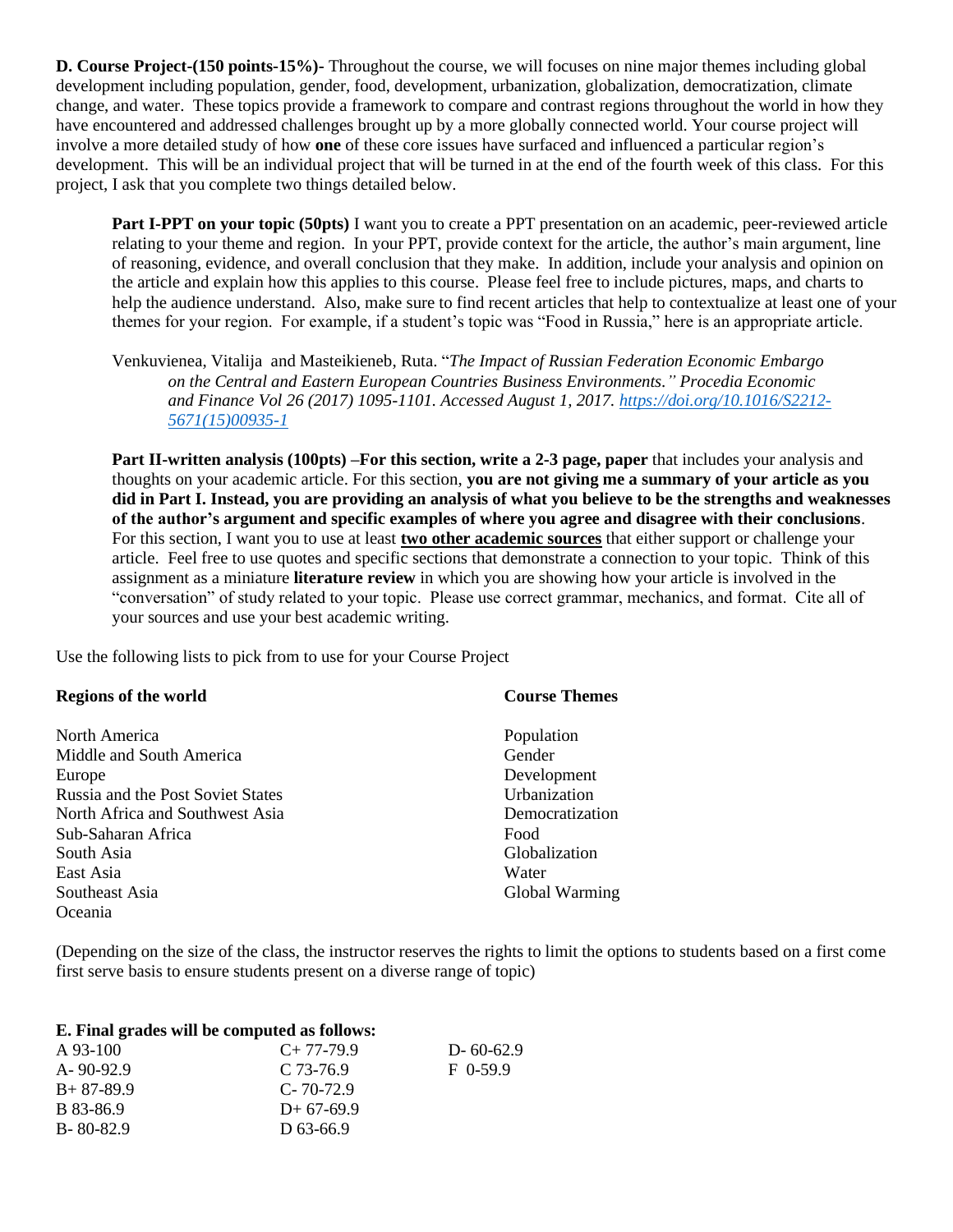# **F. Course Expectations**:

- -**Come to class**:-You are expected to turn in work on time and participate in our weekly group discussions.
- Make-up assignments- I do not accept late assignments for unexcused absences. However, if a student has an approved and documented excused absence, I will allow students extra time at my discretion to turn in any missing work.
- Be prepared to discuss the material-Class participation is critical to this course. Be sure you are ready to share in class discussions. Remember that attendance is not simply "being here" but includes actively listening and participating to class lectures and discussions.
- Take pride in your work: All submitted work should be proofread, spell-checked, printed in 12-point font, double spaced, and stapled if more than one page

## **G. The Honor Code**

Please note that all tests and written assignments in this class are pledged work under the Randolph College Honor Code. I encourage you to study with other students in the class; however, your tests and written assignments should be your work alone. Please note that it is a violation of the honor code in this course to look at exams from other offerings of this course, whether concurrent or past, regardless of the instructor of the course. If you need clarification or have question or concerns about how the honor code applies in this course, I will be happy to meet with you to discuss this.

## **H. Plagiarism**

When writing, If you use someone's else's words, unique thoughts, or general sentence structure without crediting the source, you are committing plagiarism, which can best be described as a form of academic theft. Plagiarism is an honor violation and can be avoided by properly acknowledging the sources you consult using MLA/Chicago style. **Internet sources are not exempt. I expect you to be familiar with the College's policies on plagiarism.** 

\*\*\*When paraphrasing, it is not enough to substitute a few words or change them around in order to make a paraphrase. A paraphrase must be in your own words and sentence structure.

#### **I. Students with disability requiring special consideration**

Please provide me with the appropriate letter from the Coordinator of Disability Services in the Academic Center, indicating what accommodations you require, and I will make every effort to meet your needs.

# **J. Course Outline**

*The course syllabus is a general plan for the course; deviations announced to the class by the instructor may be necessary.* 

#### Week 1 **85 points total Week 1**

Classroom notes-Introduction to World Geography and Professor Matthews –Classroom notes

Complete PPT assignment on who you are 8 slides –Classroom –**Assignment #1 (10 points)** -food, travel, birthplace, major, interests, animals, time for group discussion

Read Chapter 1-3 in World Regional Geography –textbook

Class activities-labeling the world map-lines of longitude –**Assignment #2 (10 points)** 

Take down lecture notes on Chapter 1-3 –Google Classroom

Vocabulary for Chapter 1-3-turn in –Google Classroom –**Assignment #3 (20 points)**

Reading Analysis Questions -Chapter 2-3—Google Classroom –**Assignment #4 (10 points)**

Map online assignments for Chapter 1-3-turn in screenshot –Classroom –**Assignment #5 (10 points)** 

Reading Analysis Questions Chapter 3 and 9 in Prisoners of Geography -**Assignment #6 (10 points)** 

*Group Discussion-topic #1: Do you think that a course on World Geography is still needed in the 21st century? Why? (15 points)*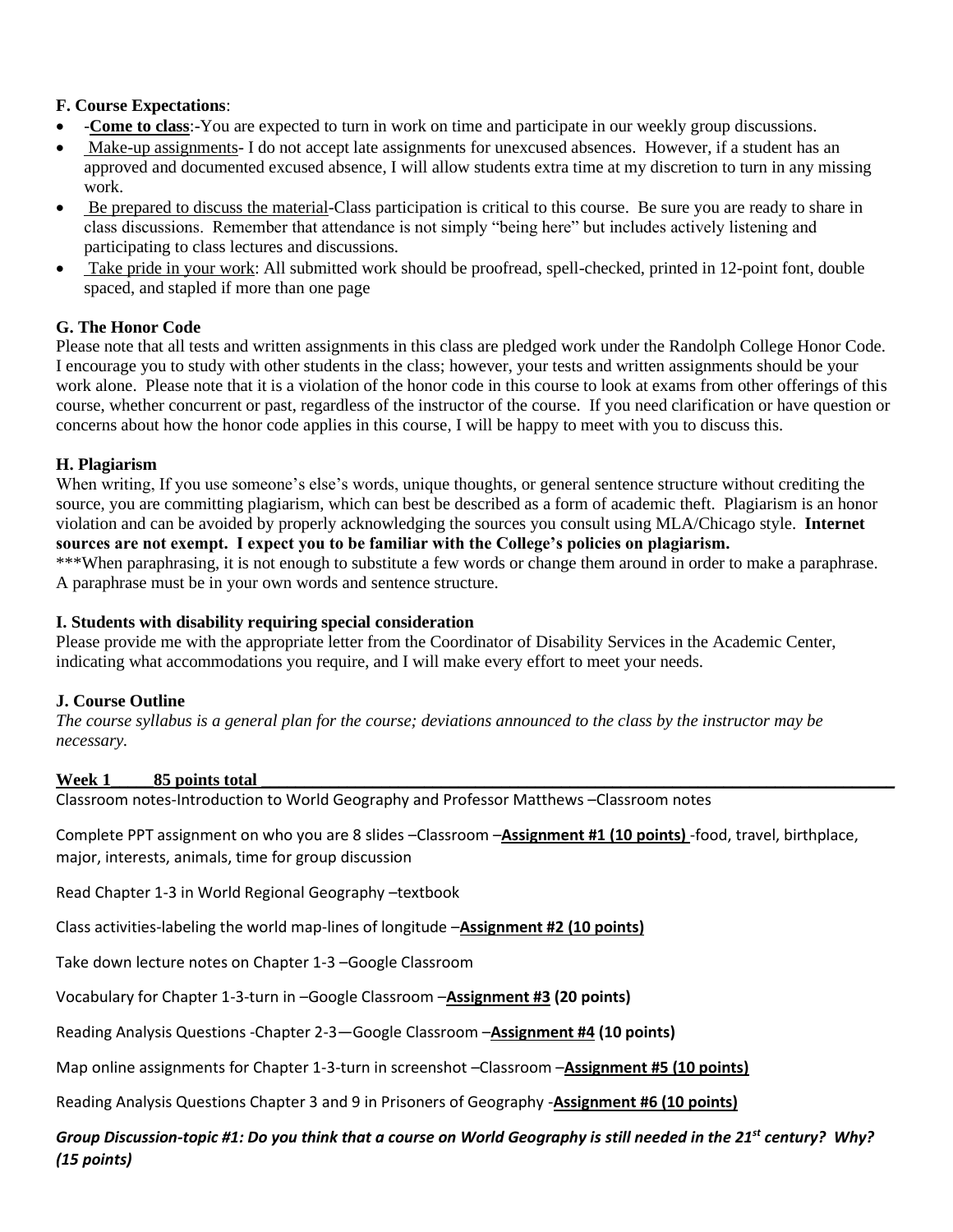#### Week 2 **245 points total**

Read Chapter 4-6 in World Regional Geography-textbook

#### Vocabulary for Chapter 4-6-**Assignment #7 (20 points)**

Read Chapter 4 in Prisoners of Geography

Reading Analysis Questions on Chapter 4-Prisoners of Geography –**Assignment #8 (10 points)**

Online map assignments for Chapter 4-6-**Assignment #9-(10 points)**

Take down lecture notes on Chapter 4-6

Email link to your academic article based on one of the course themes and region-**Assignment #10-(10 points)**

Current Event summary-**Assignment #11 (20 points)**

Study Guide on Chapter 4-6-**Assignment #12 (10 points)**

Test Chapter 1-6-open notes and book –**Assignment #13 (150 points)**

# **Group Discussion topic #2-Be prepared to give a brief overview of your article in a group chat discussion on the following questions (15 points)**

Everyone discusses their academic article and be prepared to answer the following questions?

-What region and topic are you discussing?

-Why did you chose this topic and region of the world?

-What do you hope to learn from your article?

#### Week 3 **245** points total

Read Chapter 7-9 in World Regional Geography

Notes on Chapter 7-9

Vocabulary for Chapter 7-9-**Assignment #14 (20 points)** 

Online map activities on Chapter 7-9-**Assignment #15 (10 points)** 

Reading Analysis Questions--Chapter 7-Sub-Saharan Africa-**Assignment #16 (10 points)**

Read pages 182-208, Chapters 2 and 7 in Prisoners of Geography

Reading Analysis Questions-Chapter2 and 7 in Prisoners of Geography, –**Assignment #17 (10 points)** 

Current Event summary on East Asia-**Assignment #18 (20 points)**

Study Guide for Chapter 7-9 –**Assignment #19 (10 points)** 

Test on Chapter 7-9-**Assiengment #20 (150 points)**

**Group Discussion #3 Current Event discussion-be prepared to discuss your current event and how it relates to East Asia-(15 points)**